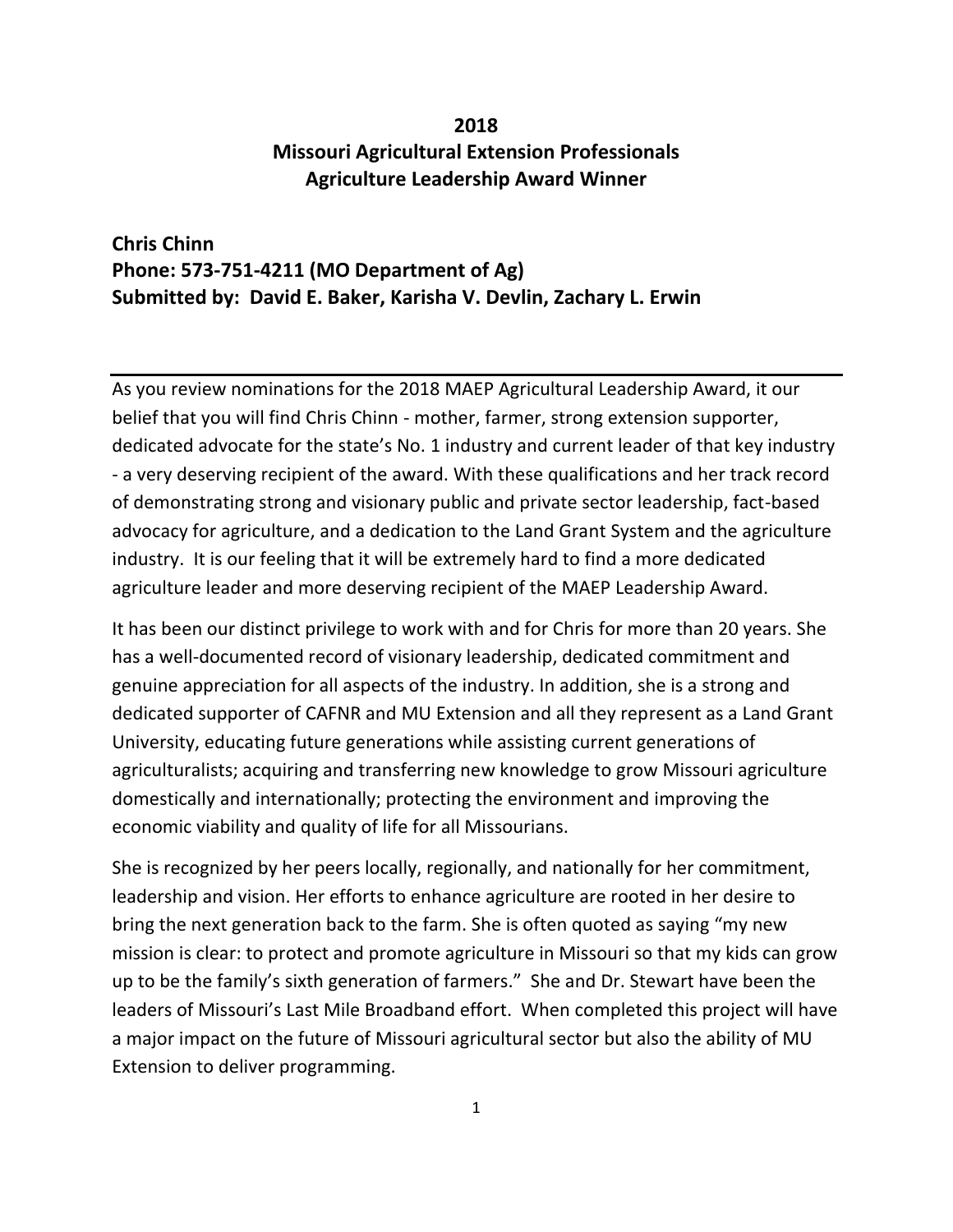To receive this honor it is our feeling that an awardee must have made significant contributions to not only the agricultural industry but also the goals and objectives of MU Extension. The goals and objectives for agriculture held by Chris are synonymous with those of MU Extension. Her recognition as one of only four national spokespeople for U.S. Farmers and Ranchers Alliance's "Faces of Farming and Ranching" speaks volumes about her contributions and commitment to the profession and admiration from the industry. Additionally, she has served on the County Extension Council, and worked on Extension Policy at the local, state and national level.

Chris has been identified as a pioneer for her use of social media as an agricultural advocate and has gained national recognition for her efforts to tell the farm story through meaningful conversations and online interactions. Her advocacy efforts have focused on listening to the public and decision makers, understanding their perspective, gathering the facts and responding with factual, real world, research-based answers.

Chris was one of the first farmers who took to Twitter to share snippets of farm life and, in turn, extend an invitation to the public to learn more about her farm and the importance of agriculture. Her use of social media to educate others began in June 2008 with a five minute YouTube video on "The Truth about Modern Hog Production" that had more than 30,000 views. Today she is recognized and trusted nationally and internationally as a reliable and accurate source of agricultural information. Her audience on Twitter has grown to more than 10,000 followers.

As MU Extension strives to touch the lives of future agriculture leaders, so does Chris. As we reflect on her career to date, it is our assessment that it would be extremely difficult to identify a leader, especially one this early in her career, who has made a more significant contribution to the industry and all that CAFNR and MU Extension represents. As a leader, spokeswoman, farmer, volunteer and public servant, she has always been committed to doing everything possible to advocate and educate others about the importance of agriculture. To Chris, agriculture is the stabilizing force and key driver for the state's economy and the foundation for the quality of life that Missourians enjoy in both urban and rural communities. The scope of this vision extends far beyond Missouri's borders. As evidenced by the key leadership roles she has had, Chris is well respected as a visionary industry leader. Her previous experience is now paving the way at the Department of Agriculture.